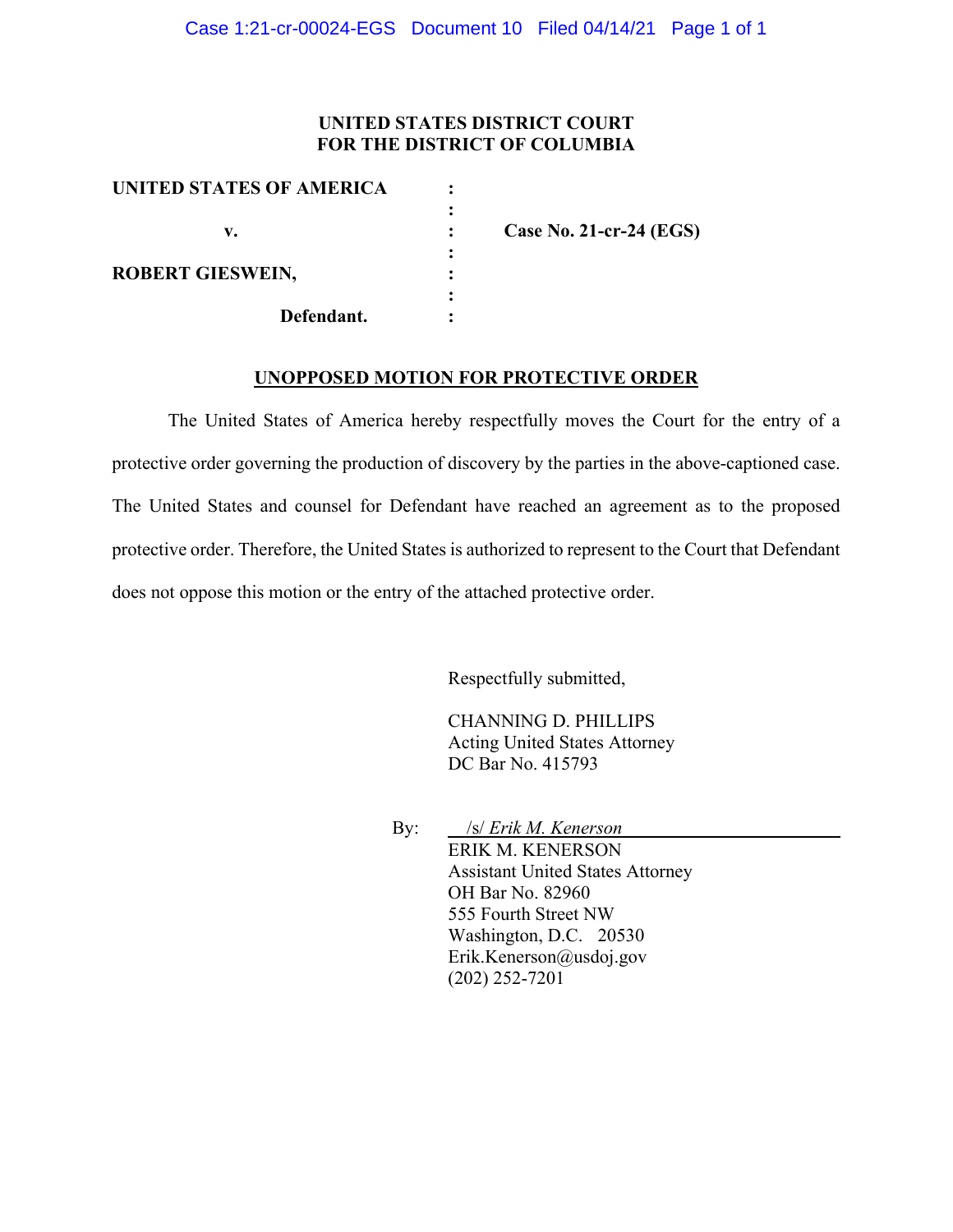## **UNITED STATES DISTRICT COURT FOR THE DISTRICT OF COLUMBIA**

| UNITED STATES OF AMERICA |                         |
|--------------------------|-------------------------|
| v.                       | Case No. 21-cr-24 (EGS) |
| <b>ROBERT GIESWEIN</b>   |                         |
| Defendant.               |                         |

### **PROTECTIVE ORDER GOVERNING DISCOVERY**

To expedite the flow of discovery material between the parties and adequately protect the

United States' legitimate interests, it is, pursuant to the Court's authority under Fed. R. Crim. P.

16(d)(1) and with the consent of the parties, ORDERED:

1. **Materials Subject to this Order.** This Order governs materials provided by the

United States at any stage of discovery during this case and which the United States has

identified as either "Sensitive" or "Highly Sensitive." Examples of materials that the United

States may designate as "Sensitive" or "Highly Sensitive" pursuant to this Order include but are

not limited to:

- a. Personal identity information as identified in Rule 49.1 of the Federal Rules of Criminal Procedure, as well as telephone numbers, email addresses, driver's license numbers, and similar unique identifying information;
- b. Information regarding the government's confidential sources;
- c. Information that may jeopardize witness security;
- d. Contact information for, photographs of, and private conversations with individuals that do not appear to be related to the criminal conduct in this case;
- e. Medical or mental health records;
- f. Sources and methods law-enforcement officials have used, and will continue to use, to investigate other criminal conduct related to the publicly filed charges;
- g. Surveillance camera footage from the U.S. Capitol Police's extensive system of cameras on U.S. Capitol grounds;<sup>1</sup>

 $1$  To be clear, this does not include footage from body worn cameras from other police departments that responded on January 6, 2021, the vast amount of which the United States will *not* designate as Sensitive or Highly Sensitive. (Body worn camera footage will be marked Sensitive or Highly Sensitive only if it contains material described in paragraph one above or for a similar reason not anticipated by this Order.)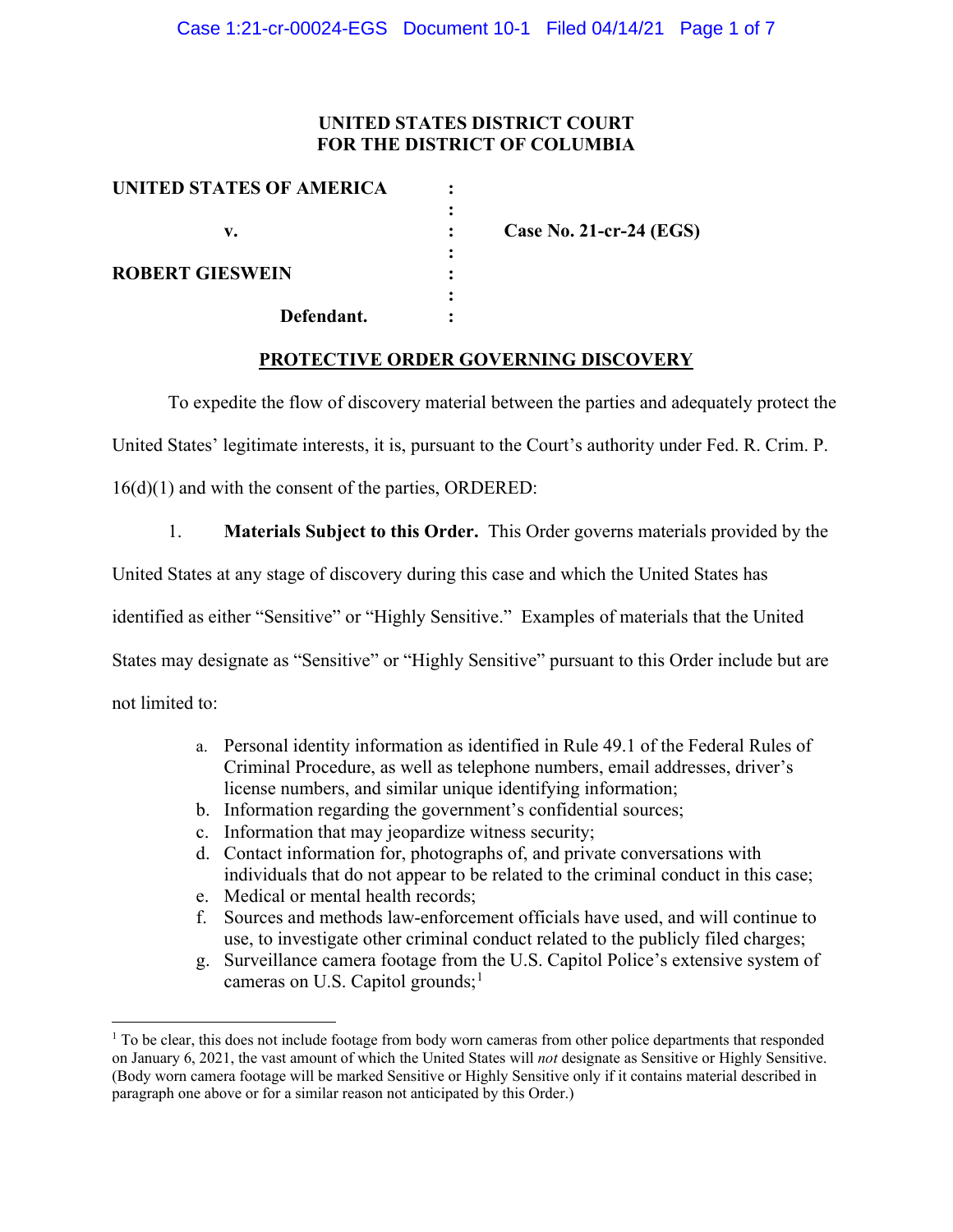- h. Repair estimates from the Architect of the Capitol;
- i. Materials designated as "security information" pursuant 2 U.S.C. §1979; and
- j. Tax returns or tax information.

This Order will not be used to designate materials as Sensitive or Highly Sensitive unless such designation is necessary for one of the reasons stated in this paragraph or for a similar reason not anticipated by this Order. The government agrees to make every effort to provide discovery in a manner that will allow for most discovery to be produced without such designations.

2. **Defendant.** Any reference to "Defendant" herein refers individually to each

defendant identified in the caption above.

3. **Legal Defense Team.** The "legal defense team" includes defense counsel

(defined as counsel of record in this case, including any post-conviction or appellate counsel)

and any attorneys, investigators, paralegals, support staff, and expert witnesses who are advising

or assisting defense counsel in connection with this case.

# 4. **Rules for the Handling of Sensitive and Highly Sensitive Materials.**

- a. **Limitations on Use.** Defendant and the legal defense team may use Sensitive and Highly Sensitive discovery materials solely in connection with the defense of this case and any other case connected to the events at the United States Capitol on January 6, 2021, including any post-conviction or appellate litigation, and for no other purpose, and in connection with no other proceeding, without further order of this Court.
- b. **Limitations on Dissemination.** No Sensitive or Highly Sensitive materials, or the information contained therein, may be disclosed to any persons other than Defendant, the legal defense team, or the person to whom the Sensitive or Highly Sensitive information solely and directly pertains or his/her counsel, without agreement of the United States or prior authorization from the Court.
- c. **Limitations on Reproduction.** Defendant, the legal defense team, and authorized persons shall not copy or reproduce the Sensitive or Highly Sensitive materials except in order to provide copies of the materials for use in connection with this case by Defendant, the legal defense team, the person to whom the Sensitive or Highly Sensitive information solely and directly pertains or his/her counsel, and other persons to whom the Court may authorize disclosure (collectively, "authorized persons").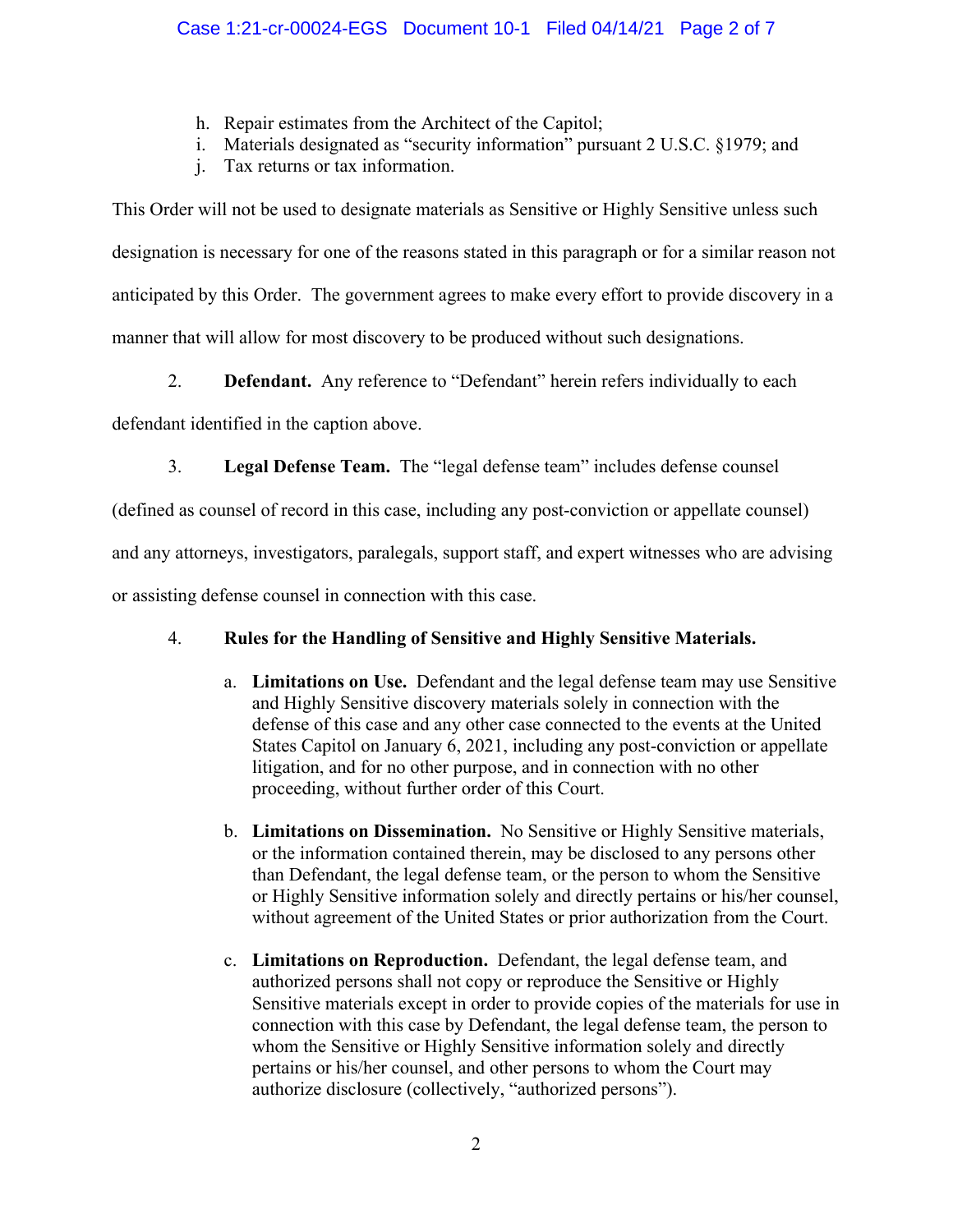If defense counsel provides Defendant access to Sensitive or Highly Sensitive materials, defense counsel must advise Defendant that Defendant may not record any personal identity information as identified in Rule 49.1 of the Federal Rules of Criminal Procedure or any telephone numbers, email addresses, driver's license numbers, and similar unique identifying information. By signing the attached affirmation, Defendant agrees not to do so.

Copies and reproductions, and any notes or records made in relation to the contents of the Sensitive and Highly Sensitive materials, are to be treated in the same manner as the original materials.

- d. **Court Filings.** Absent prior agreement by the parties or permission from the Court, no party shall disclose materials designated as Sensitive or Highly Sensitive in any public filing with the Court. Such materials shall be submitted under seal in accordance with Local Criminal Rule 49(f)(6). The Clerk of Court shall accept for filing under seal any filings made in compliance with that Rule and so marked by the parties pursuant to this Order.
- e. **Court Hearings.** The restrictions in this Order shall not limit either party in the use of the materials in judicial proceedings in this case. The procedures for use of designated Sensitive and Highly Sensitive materials during any hearing or the trial of this matter shall be determined by the parties and the Court in advance of the hearing or trial. No party shall disclose materials designated Sensitive or Highly Sensitive in open court without agreement by the parties that such materials may be disclosed in open court or prior authorization by the Court.

# 5. **Additional Rules for Handling of Sensitive Materials.** The following

additional terms apply to Sensitive materials:

a. **Storage.** Sensitive materials must be maintained in the custody and control of Defendant, the legal defense team, and authorized persons. This restriction shall not apply to the person to whom the Sensitive information solely and directly pertains or his/her attorney.

# 6. **Additional Rules for Handling of Highly Sensitive Materials.** The following

additional rules apply to Highly Sensitive materials:

a. **Additional Limitations on Dissemination.** Defense counsel may not provide a copy of Highly Sensitive materials to Defendant or permit Defendant to view such materials unsupervised by defense counsel or an attorney, investigator, paralegal, or support staff person employed by defense counsel.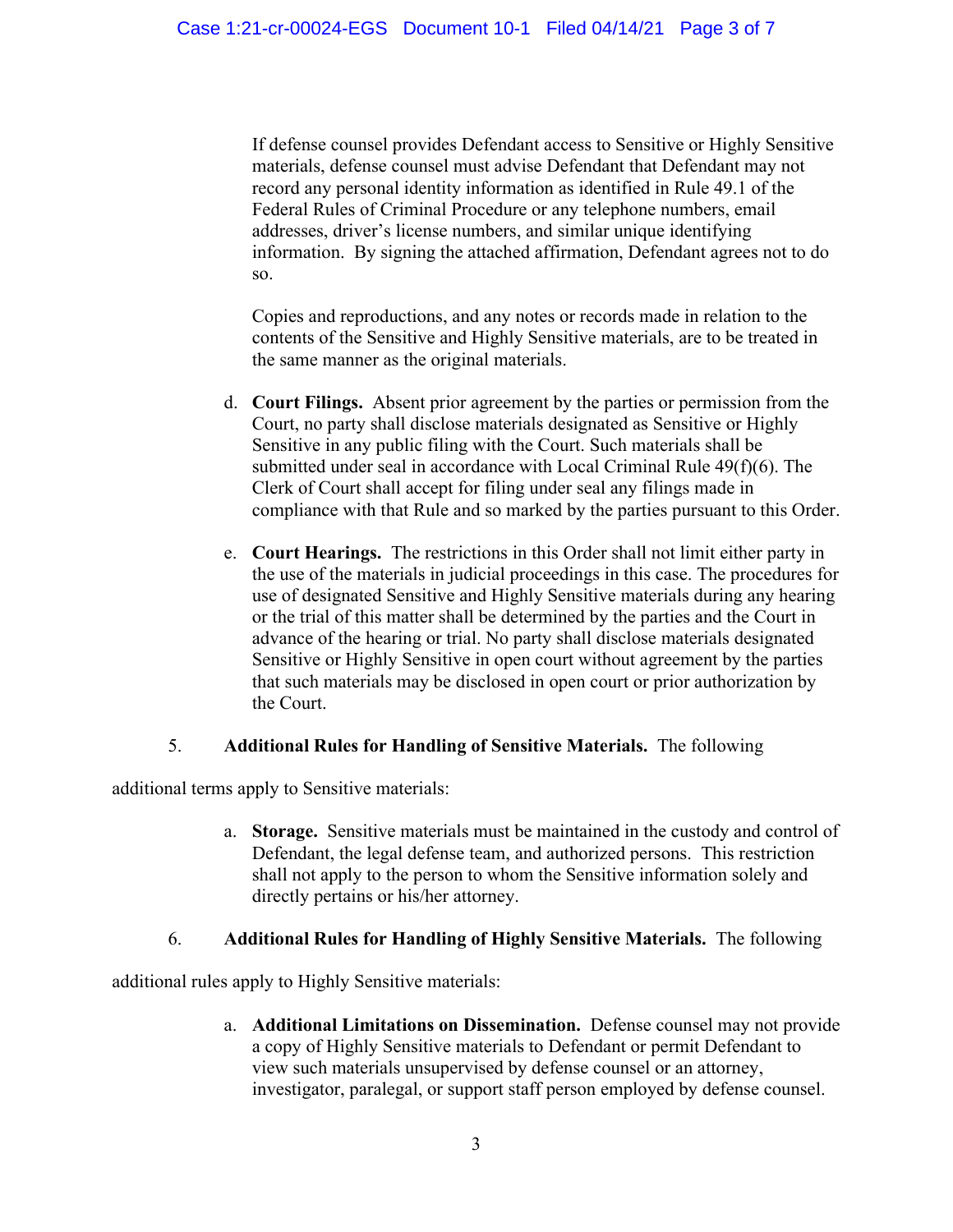The parties agree that defense counsel or an attorney, investigator, paralegal, or support staff person employed by defense counsel, may supervise Defendant by allowing access to Highly Sensitive materials through a cloudbased delivery system that permits Defendant to view the materials but does not permit Defendant the ability to download; provided that, prior to doing so, defense counsel first provides notice to the United States and allow the United States to file an objection with the Court if no agreement is reached.

- b. **Additional Limitations on Reproduction.** Counsel agrees that prior to showing materials to Defendant designated as Highly Sensitive, counsel or an attorney, investigator, paralegal, or support staff person employed by defense counsel will read Defendant the relevant parts of this Order, and remind Defendant of the consequences of violating the Order. If Defendant takes notes regarding Highly Sensitive materials, counsel or an attorney, investigator, paralegal, or support staff person employed by defense counsel must take reasonable steps to determine whether Defendant has copied any personal identity information as identified in Rule 49.1 of the Federal Rules of Criminal Procedure or any telephone numbers, email addresses, driver's license numbers, and similar unique identifying information.
- c. **Storage.** Highly Sensitive materials must be maintained in the custody and control of the legal defense team and authorized persons. This restriction shall not apply to the person to whom the Highly Sensitive information solely and directly pertains or his/her attorney.

7. **Viewing by Incarcerated Defendants.** If Defendant is in the custody of the

United States Marshals Service, defense counsel is authorized to provide a copy of discovery materials to the appropriate point of contact so that the defendant can view the discovery materials, subject to the terms of this Order.

8. **Disputes.** The parties shall make a good faith effort to resolve any dispute about a sensitivity designation before requesting the Court's intervention. The United States may agree to remove or reduce a sensitivity designation without further order of this Court. Whenever the redaction of specified information will resolve the basis for which a sensitivity designation was applied, the United States will agree to redaction, and such redaction will render the materials no longer subject to this Order. Any agreement to reduce or remove a sensitivity designation or to redact specific information shall be memorialized in writing.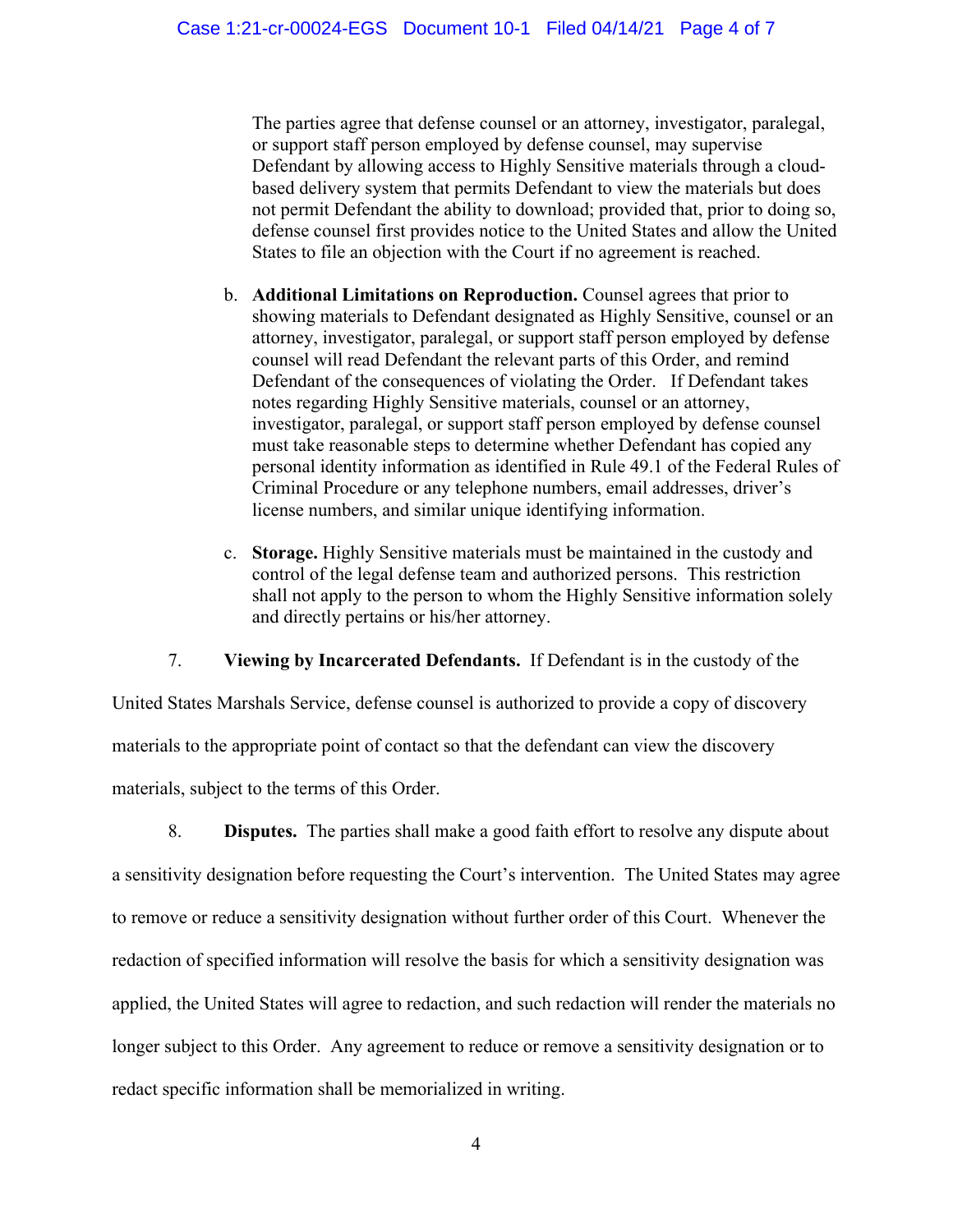### Case 1:21-cr-00024-EGS Document 10-1 Filed 04/14/21 Page 5 of 7

9. **Modification Permitted.** Nothing in this Order shall prevent any party from seeking modification of this Order nor prevent the defense from contesting a sensitivity designation. The parties agree that the burden of demonstrating the need for a protective order remains with the government at all times.

10. **Failure not Waiver.** The failure by the United States to designate any materials as Sensitive or Highly Sensitive upon disclosure shall not constitute a waiver of the United States' ability to later designate the materials as Sensitive or Highly Sensitive but the government must separately identify and memorialize the changed status of those materials in writing.

11. **Automatic Exclusions from this Order.** This Order does not apply to materials that:

- a. Are, or later become, part of the public court record, including materials that have been received in evidence in this or other public trials or hearings;
- b. Were derived directly from Defendant or that pertain solely to Defendant. Examples of such materials include Defendant's own financial records, telephone records, digital device downloads, social media records, electronic communications, arrest records, and statements to law enforcement; <sup>2</sup> and
- c. Materials that the defense obtains by means other than discovery.
- 12. **Government's Discovery Obligations.** Nothing in this Order modifies the

United States' obligations at any stage of discovery in this case pursuant to Federal Rules of

Criminal Procedure 16 and 26.2, Local Criminal Rule 5.1, 18 U.S.C. § 3500 (the Jencks Act),

and the government's general obligation to produce exculpatory and impeachment information in

criminal cases.

 $2$  Discoverable materials that were derived directly from Defendant or that pertain solely to Defendant are exempt from this Order regardless of whether the United States has designated any such materials as "Sensitive" or "Highly Sensitive" because the same materials are being provided or made available to co-defendants or other persons charged in connection with the events at the United States Capitol on January 6, 2021.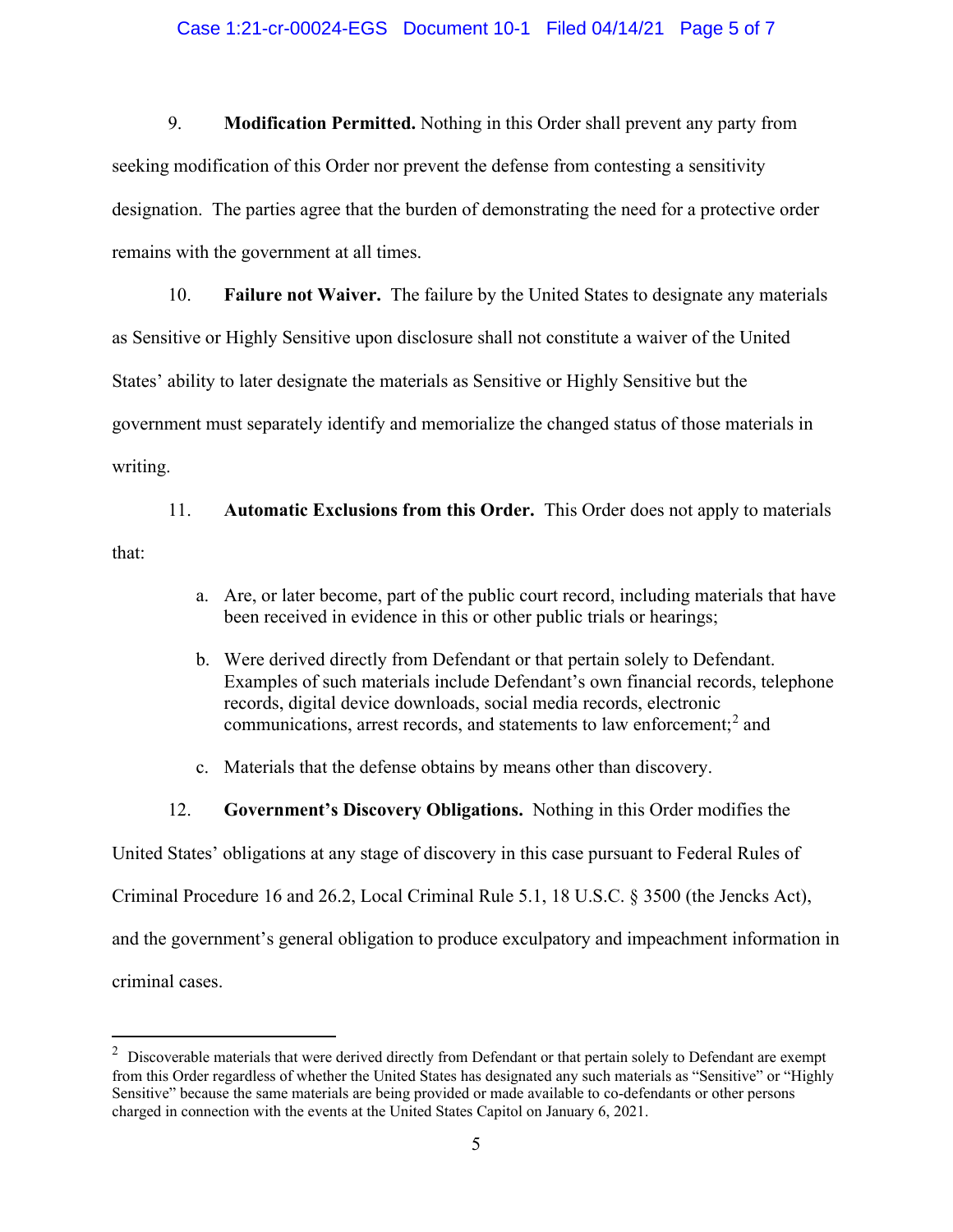#### Case 1:21-cr-00024-EGS Document 10-1 Filed 04/14/21 Page 6 of 7

13. **Defense Counsel's Obligations.** Defense counsel must provide a copy of this Order to, and review the terms of this Order with, members of the legal defense team, Defendant, and any other person, before providing them access to Sensitive or Highly Sensitive materials. Defense counsel must obtain a fully executed copy of Attachment A before providing Defendant access to Sensitive or Highly Sensitive materials, and must file a copy with the Court within one week of execution.

14. **No Ruling on Discoverability or Admissibility**. This Order does not constitute a ruling on the question of whether any particular material is properly discoverable or admissible and does not constitute any ruling on any potential objection to the discoverability or admissibility of any material.

15. **Duration.** The terms of this Order shall remain in effect after the conclusion of this case and the parties shall be bound by it unless otherwise ordered by the Court.

**SO ORDERED** this \_\_\_\_\_ day of \_\_\_\_\_\_\_\_\_\_, 2021.

HONORABLE EMMET G. SULLIVAN United States District Judge

\_\_\_\_\_\_\_\_\_\_\_\_\_\_\_\_\_\_\_\_\_\_\_\_\_\_\_\_\_\_\_\_\_\_\_\_\_